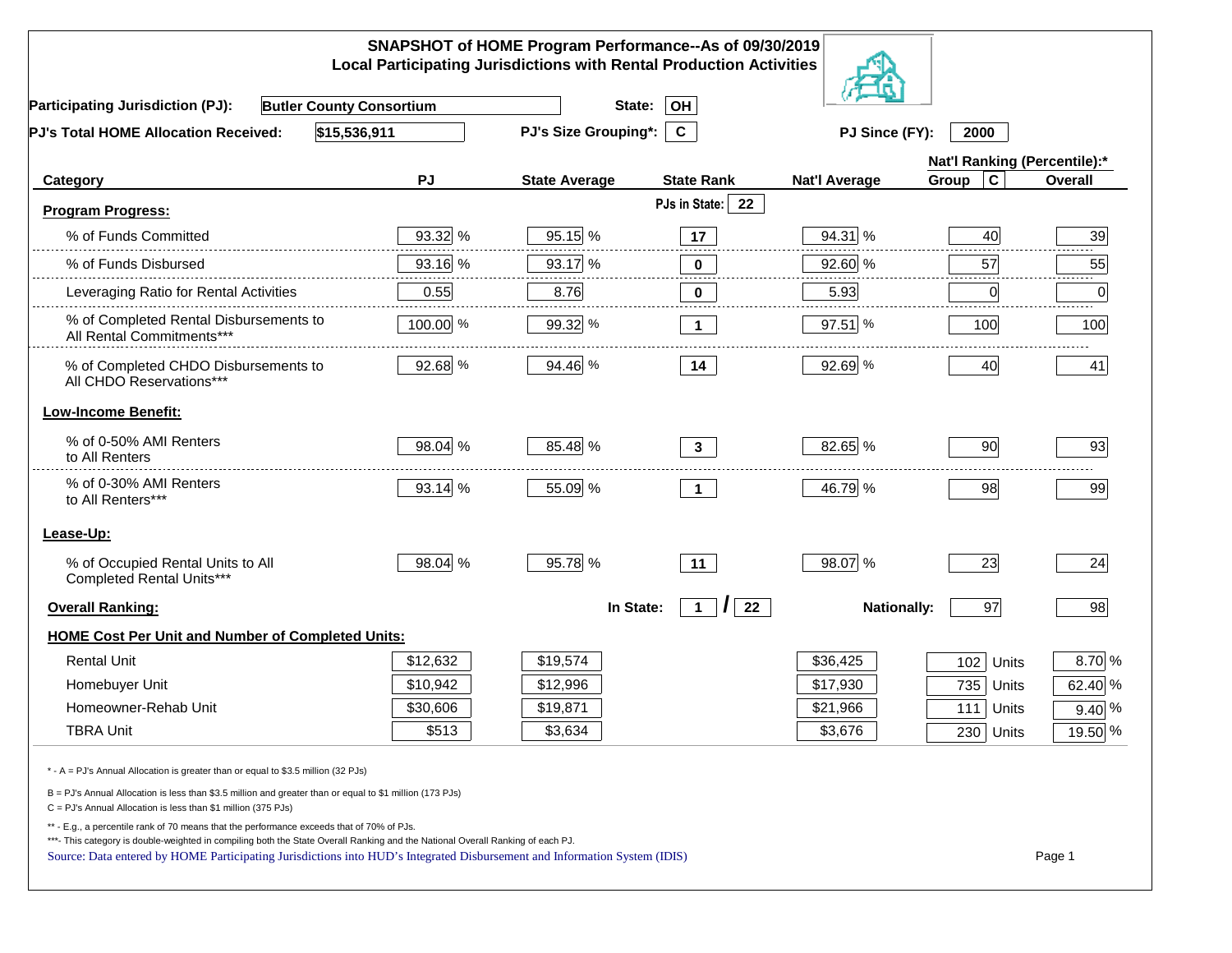|                                                                                                                           |               |               |                            |                  | <b>Program and Beneficiary Characteristics for Completed Units</b> |                                 |                      |                                          |                   |
|---------------------------------------------------------------------------------------------------------------------------|---------------|---------------|----------------------------|------------------|--------------------------------------------------------------------|---------------------------------|----------------------|------------------------------------------|-------------------|
| <b>Participating Jurisdiction (PJ): Butler County Consortium</b>                                                          |               |               |                            | $\overline{O}$ H |                                                                    |                                 |                      |                                          |                   |
| <b>Total Development Costs:</b>                                                                                           |               | <b>Rental</b> | <b>Homebuyer</b>           |                  | <b>Homeowner</b>                                                   | <b>CHDO Operating Expenses:</b> | PJ:                  |                                          | $0.2$ %           |
| (average reported cost per unit in<br>PJ:<br><b>HOME-assisted projects)</b>                                               |               | \$20,198      | \$89,375                   |                  | \$33,653                                                           | (% of allocation)               | <b>National Avg:</b> |                                          | $1.1 \frac{9}{6}$ |
| State:*                                                                                                                   |               | \$106,457     | \$90,001                   |                  | \$28,303                                                           |                                 |                      |                                          |                   |
| National:**                                                                                                               |               | \$135,225     | \$88,236                   |                  | \$26,222                                                           |                                 |                      |                                          |                   |
|                                                                                                                           | <b>Rental</b> |               | <b>Homebuyer Homeowner</b> | <b>TBRA</b>      |                                                                    | <b>Rental</b>                   |                      | <b>Homebuyer Homeowner</b>               | <b>TBRA</b>       |
| <b>RACE:</b>                                                                                                              | $\frac{9}{6}$ | ℅             | ℅                          | $\%$             | <b>HOUSEHOLD TYPE:</b>                                             | %                               | $\frac{9}{6}$        | ℅                                        | %                 |
| White:                                                                                                                    | 63.0          | 86.8          | 83.8                       | 0.0              | Single/Non-Elderly:                                                | 51.0                            | 35.6                 | 27.9                                     | 0.0               |
| <b>Black/African American:</b>                                                                                            | 36.0          | 7.3           | 14.4                       | 0.0              | Elderly:                                                           | 1.0                             | 5.4                  | 20.7                                     | 0.0               |
| Asian:                                                                                                                    | 0.0           | 0.3           | 0.0                        | 0.0              | <b>Related/Single Parent:</b>                                      | 39.0                            | 20.4                 | 24.3                                     | 0.0               |
| American Indian/Alaska Native:                                                                                            | 1.0           | 0.0           | 0.0                        | 0.0              | <b>Related/Two Parent:</b>                                         | 0.0                             | 25.6                 | 14.4                                     | 0.0               |
| Native Hawaiian/Pacific Islander:                                                                                         | 0.0           | 0.1           | 0.0                        | 0.0              | Other:                                                             | 9.0                             | 12.4                 | 12.6                                     | 0.0               |
| American Indian/Alaska Native and White:                                                                                  | 0.0           | 0.0           | 0.0                        | 0.0              |                                                                    |                                 |                      |                                          |                   |
| Asian and White:                                                                                                          | 0.0           | 0.0           | 0.0                        | 0.0              |                                                                    |                                 |                      |                                          |                   |
| <b>Black/African American and White:</b>                                                                                  | 0.0           | 0.3           | 0.0                        | 0.0              |                                                                    |                                 |                      |                                          |                   |
| American Indian/Alaska Native and Black:                                                                                  | 0.0           | 0.0           | 0.0                        | 0.0              |                                                                    |                                 |                      |                                          |                   |
| <b>Other Multi Racial:</b>                                                                                                | 0.0           | 0.1           | 0.0                        | 0.0              |                                                                    |                                 |                      |                                          |                   |
| Asian/Pacific Islander:                                                                                                   | 0.0           | 0.0           | 0.0                        | 0.0              |                                                                    |                                 |                      |                                          |                   |
| <b>ETHNICITY:</b>                                                                                                         |               |               |                            |                  |                                                                    |                                 |                      |                                          |                   |
| <b>Hispanic</b>                                                                                                           | 0.0           | 4.5           | 1.8                        | 0.0              |                                                                    |                                 |                      |                                          |                   |
| <b>HOUSEHOLD SIZE:</b>                                                                                                    |               |               |                            |                  | SUPPLEMENTAL RENTAL ASSISTANCE:                                    |                                 |                      |                                          |                   |
| 1 Person:                                                                                                                 | 51.0          | 38.9          | 35.1                       | 0.0              | Section 8:                                                         | 12.0                            | 0.3                  |                                          |                   |
| 2 Persons:                                                                                                                | 24.0          | 23.0          | 29.7                       | 0.0              | <b>HOME TBRA:</b>                                                  | 1.0                             |                      |                                          |                   |
| 3 Persons:                                                                                                                | 15.0          | 17.1          | 19.8                       | 0.0              | Other:                                                             | 7.0                             |                      |                                          |                   |
| 4 Persons:                                                                                                                | 10.0          | 12.0          | 10.8                       | 0.0              | No Assistance:                                                     | 80.0                            |                      |                                          |                   |
| 5 Persons:                                                                                                                | 0.0           | 4.9           | 4.5                        | 0.0              |                                                                    |                                 |                      |                                          |                   |
| 6 Persons:                                                                                                                | 0.0           | 2.4           | 0.0                        | 0.0              |                                                                    |                                 |                      |                                          |                   |
| 7 Persons:                                                                                                                | 0.0           | 0.7           | 0.0                        | 0.0              |                                                                    |                                 |                      |                                          |                   |
| 8 or more Persons:                                                                                                        | 0.0           | 0.4           | 0.0                        | 0.0              | # of Section 504 Compliant Units:                                  |                                 | 9                    |                                          |                   |
| The State average includes all local and the State PJs within that state                                                  |               |               |                            |                  |                                                                    |                                 |                      |                                          |                   |
| ** The National average includes all local and State PJs, and Insular Areas                                               |               |               |                            |                  |                                                                    |                                 |                      |                                          |                   |
| # Section 8 vouchers can be used for First-Time Homebuyer Downpayment Assistance.                                         |               |               |                            |                  |                                                                    |                                 |                      |                                          |                   |
|                                                                                                                           |               |               |                            |                  |                                                                    |                                 |                      | <b>HOME Program Performance SNAPSHOT</b> |                   |
| Source: Data entered by HOME Participating Jurisdictions into HUD's Integrated Disbursement and Information System (IDIS) |               |               |                            |                  |                                                                    |                                 |                      | Page 2                                   |                   |